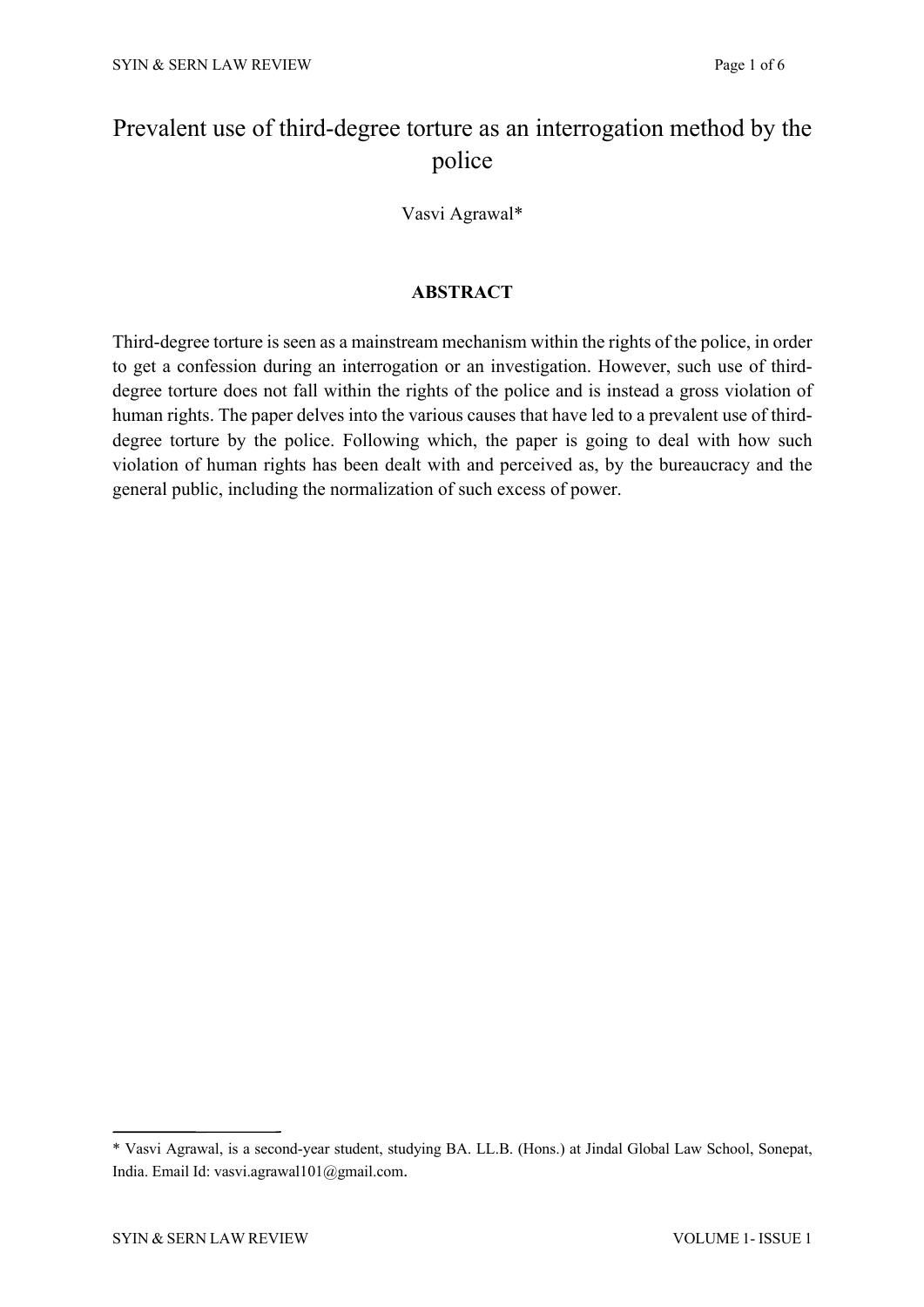# **INTRODUCTION**

"*The third degree brutalizes the police, harden the prisoner against society, and lowers the esteem in which the administration of justice is held by the public*."

> - *National Commission on Law Observance and Enforcement,* George Wickersham, Chairman, 1931

Third-degree is "*a term used to describe unlawful methods of coercing an individual to confess to a criminal offence by overcoming his or her free will through the use of psychological or physical violence*". <sup>1</sup> Third-degree is commonly called custodial torture. The term is believed to be coined by Thomas Byrnes, a New York police detective in the nineteenth-century.

India has seen prevalent use of third-degree torture by the police as an interrogation method in the past and such methods continue to persist. The paper is going to examine why there is a prevalent use of Third-degree methods by the police. Following this, the perceptions of the government and the masses are highlighted, and the steps taken to combat this violation of human rights are explored.

The National Crime Records Bureau has recorded 591 cases of death of individuals in police/judicial custody between 2010 and 2015. <sup>2</sup> Wherein the reasons for death were commonly cited as suicide, death during hospitalization, or natural death by illness. Between 2016 and 2018, in the reports by NCRB, 265 deaths were recorded with zero convictions by the state.3 These numbers show how prevalent the use of third-degree torture by policemen in India is, all the while reflecting on how this issue is being neglected by the bureaucracy of the country.

### **LEGAL MECHANISMS PERTAINING TO USE OF THIRD-DEGREE**

Third Degree or Custodial Torture is a legal offence under the Criminal Procedure Code (CrPC); the Indian Penal Code (IPC), 1860; and the Code of Conduct of the Police. IPC lays down that the third-degree treatment which causes hurt to any person while in custody is an offence punishable with 10 years of imprisonment.<sup>4</sup> Furthermore, under Section 302, 304, 304A, and 306, the crime of custodial violence or torture against prisoners can be brought, which attracts a maximum punishment of the death penalty.<sup>5</sup> Section 29 of The Police Act, 1861<sup>6</sup> states that if any police officer who without any warrantable reason, uses personal violence against the person in his custody, will be liable to punishment under the act.<sup>7</sup>

Section 54 of the CrPc, 1973, grants that a person has the right to get themselves medically examined before or after he is presented to Magistrate, to provide evidence that during his custody, an offence against his body was committed.<sup>8</sup> Furthermore, under Section 164 of the CrPC, it has been laid down that confessing is a voluntary action, which takes place

<sup>&</sup>lt;sup>1</sup> West's Encyclopaedia of American Law, The Gale Group, edition 2, Inc. 2008. <a href="https://legal-

dictionary.thefreedictionary.com/Third+Degree">Third Degree</a>

<sup>2</sup> National Crime Records Bureau, 1986, <https://ncrb.gov.in/hi>

<sup>&</sup>lt;sup>3</sup> National Crime Records Bureau, 1986, <https://ncrb.gov.in/hi><br><sup>4</sup> The Indian Penal Code, 1860, No. 45 Acts of Parliament, 1860 (India).

<sup>5</sup> The Indian Penal Code, 1860, No. 45 Acts of Parliament, 1860 (India).

<sup>6</sup> The Police Act, 1861, No. 05, Acts of Parliament, 1861 (India).

<sup>7</sup> R.B. Sethi, *The Police Acts, Central and States,* Law Book Company, 1983.

<sup>8</sup> The Criminal Procedure Code, 1973, No.02 Acts of Parliament 1973 (India).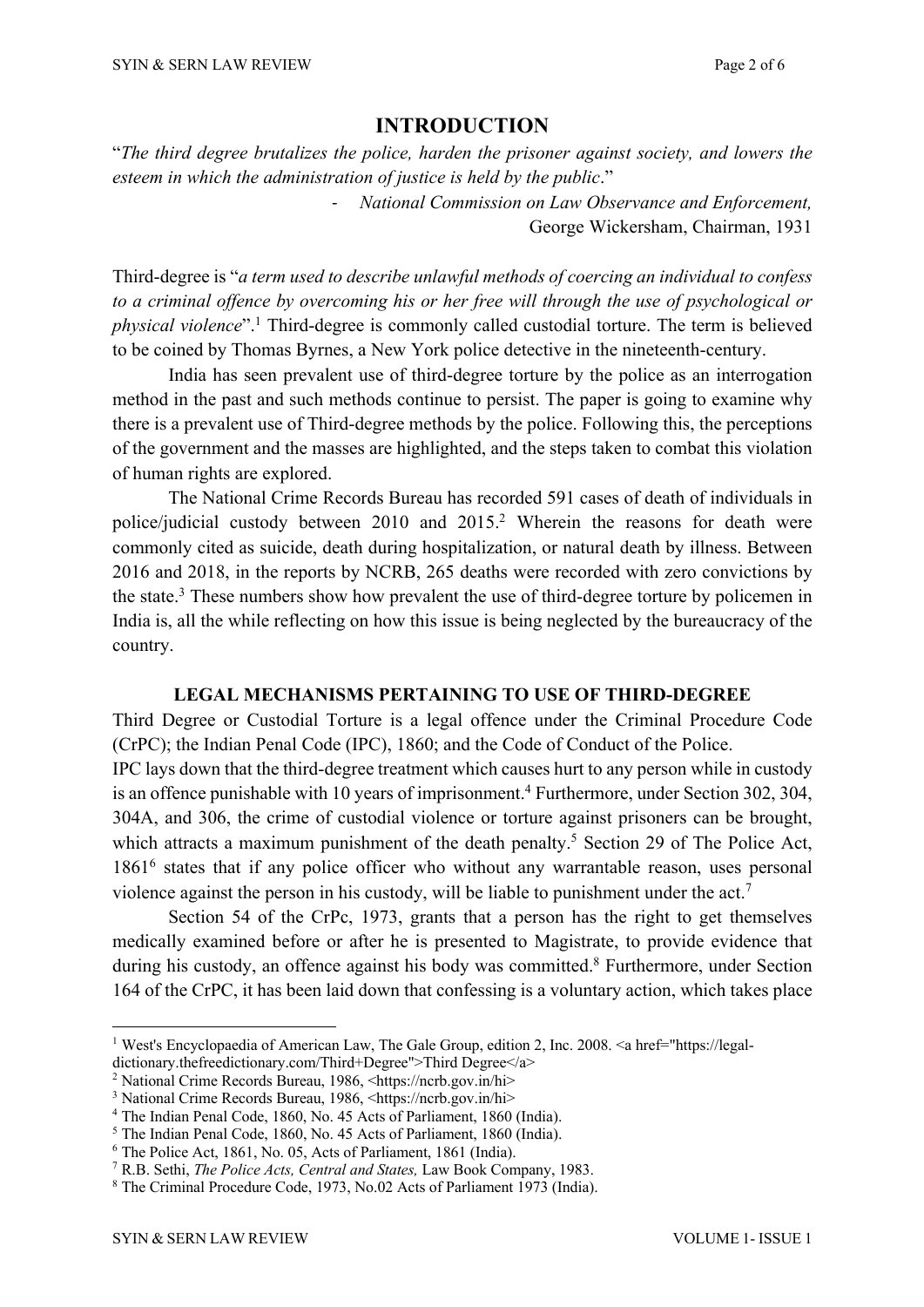in the presence of a magistrate, and if a person is not willing to confess, he cannot be taken into police custody for such refusal neither can he be forced to confess by using police force.<sup>9</sup>

## **EXPLANATIONS BEHIND THE USE OF THIRD-DEGREE**

Despite the legal provisions provided under the IPC, the Police Act, and the CrPC, there is still prevalent use of third-degree torture by the police for extorting evidence. It is thus, pertinent to understand why such methods are still being used by the police, for which they face a minimal amount of repercussions.

## **CAUSES RAISED BY THE POLICE TO JUSTIFY USE OF THIRD-DEGREE**

According to the police, one of the major reasons to turn to third-degree interrogation is the duration of the custody that they are allowed to interrogate a potential offender for. <sup>10</sup> Under the CrPC, the Indian police are obliged to bring the accused before a magistrate within twenty-four hours of the arrest.

The second major reason cited by them is the doubts they have about the work done by them. This can be directly correlated to the fact, that while the CrPC allows for "the police to investigate and arrest even the president of the country," but a statement made before a police officer has no evidentiary value before the court of law.<sup>11</sup>

This is a direct reflection of a system that was designed for the perpetuation of colonial power over the citizens of the country, where Indian officers were only appointed for purposes of providing representation. The work of Indian police officers was not considered to be of importance, and they were made to be enemies of other Indians. This is evident in the laws of a country, wherein even if the accused provides a statement to the police officer, provisions such as CrPC like Section 162 state that "no statement of a witness or any person recorded by a police officer can be used for any purpose other than to contradict his statement before the court". 12

These provisions raise several questions, that why should the police conduct interrogations in the first place if the statement collected in custody cannot be used in the court of law as evidence? The answer lies in the fact that there are certain provisions like section 27 of the Indian Evidence Act, which allows any material discovered as a result of a confession, along with the part of the confession that led to its discovery, to be admissible in the court.<sup>13</sup> Additionally, the judge can also call upon statements given to police in the course of the investigation, during a court proceeding.<sup>14</sup> Such reasons are thus very easily admissible, so it is important to search for other reasons that have led to such excesses of power.

<sup>9</sup> The Criminal Procedure Code, 1973, No.02, Acts of Parliament, 1973 (India).

<sup>10</sup> Jinee Lokanteeta, '*Why Police in India Use "Third Degree" Torture Methods for Interrogation',* The Wire

<sup>(23</sup> July 2020), https://thewire.in/books/police-torture-interrogation-jinee-lokaneeta-excerpt. 11 *Supra* note 9. 12 The Criminal Procedure Code, 1973, No.02, Acts of Parliament , 1973 (India).

<sup>&</sup>lt;sup>13</sup> The Indian Evidence Act, 1872, No.01, Acts of Parliament, 1872 (India).

<sup>&</sup>lt;sup>14</sup> The Indian Evidence Act, 1872, No.01, Acts of Parliament, 1872 (India).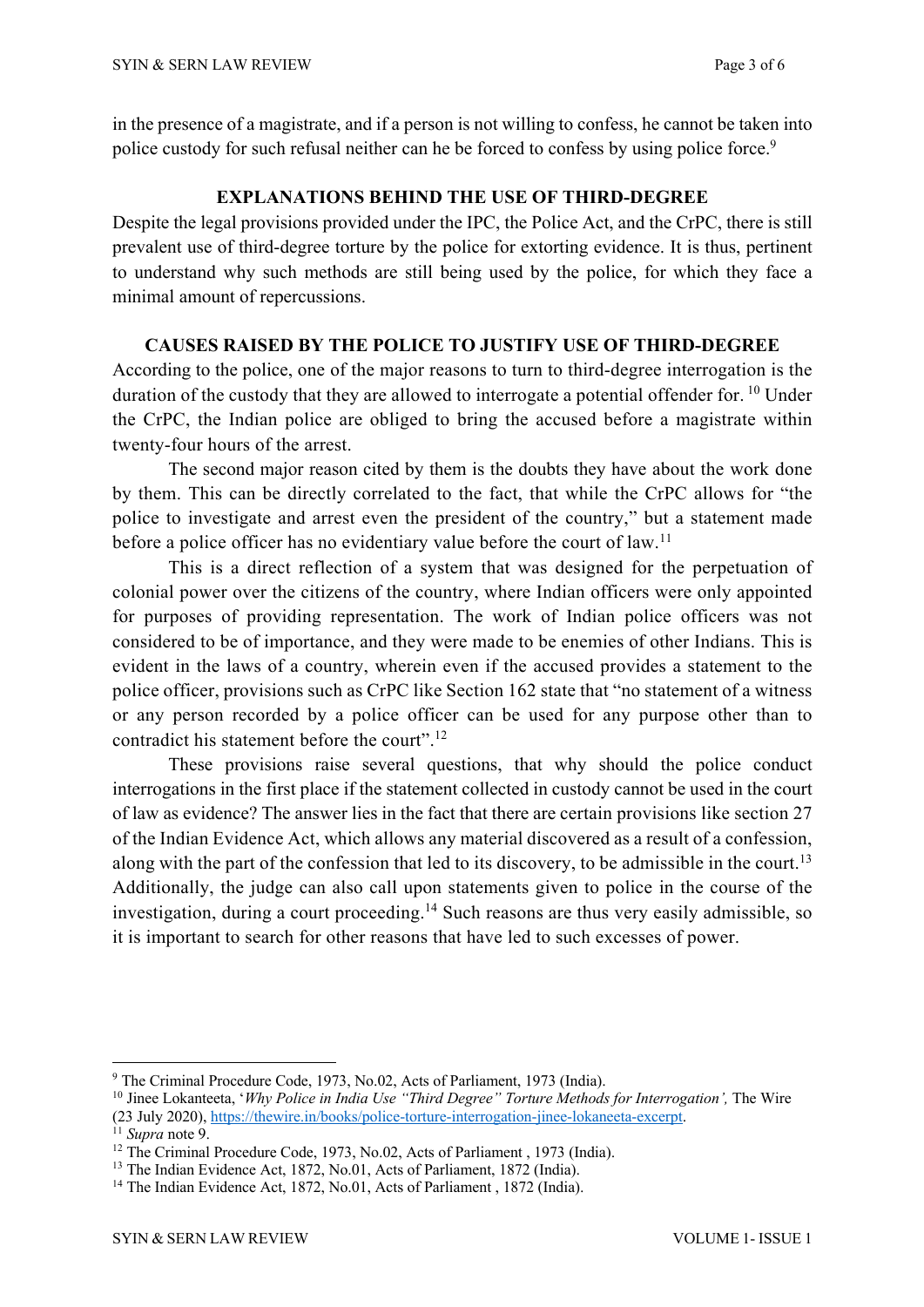#### **RATIONALE BEHIND THE USE OF THIRD-DEGREE**

Unfortunately, there exist several other reasons why third-degree torture is still prevalent in India. Firstly, the police still suffers from a negative regressive role of police in colonial India, which perceived that "Every Indian is an enemy of the state".<sup>15</sup>

Secondly, there is constant pressure on the police from the government and public, to show instant results. This is seen especially in cases where high-level bureaucrats are involved in the misconduct that has taken place, or if a particular case has received popular media attention. Furthermore, there also exists a lack of awareness in the domain of human rights in India, wherein the lack of adequate facilities and personnel for investigation, adds to the already existing pressures faced by the police.<sup>16</sup>

Amongst these reasons, the key factor supplementing the use of third-degree mechanisms is the impunity that is enjoyed by the law enforcers or public servants. The legal framework encompassing liability on the impunity of public servants is lacking; along with the inherent corruption of the system. With non-speedy judicial trials, tortured victims wait for delayed time frames with a hope of achieving justice; while the perpetrator is on the loose. This directly reflects the undermining of justice in our society, where while the perpetrator continues to be in power over the citizens, the victims are forced to comply with them.

#### **COURT ORDERS AGAINST USE OF THIRD-DEGREE**

On a brighter note, the Supreme Court has in various landmark judgements held the police liable for custodial tortures, demanding a ban on several methods of interrogation. In *Niranjan Singh*, the Supreme Court stated that "the police instead of being the protector of law has become the engineer of terror and has panicked the people into fear".<sup>17</sup> Following which, in the *Raghubir Singh* case,<sup>18</sup> where the Supreme Court was very deeply disturbed by the police torture, and rightly observed that :

"*The lives and liberty of the common citizens are under a new peril when the guardians of the law ignore human rights to death. The vulnerability of human rights becomes even worse when the violence is perpetrated by the police, whose function is to protect the citizens...*". 19

Furthermore, in *Francis Coralie*, the Supreme Court held that "Life, under Article 21 cannot be restricted to a mere animal existence. It is much more than just physical survival. The right to life in the opinion also means the right to live with human dignity and all that goes with it, including, necessities of life such as adequate nutrition, clothing, shelter, and facilities for reading, writing and expressing oneself, etc".<sup>20</sup> The court has also delivered, that prisoners are entitled to all fundamental rights consistent with their incarceration, and the legal regime of prison is subject to constraints of legality and constitutionality.21

<sup>15</sup> K. Ravindran, "Custodial Violence and measures to Curb," *The PRP Journal of Human Rights*, 7-8, Jan-March 2002.

<sup>16</sup> Upendra Baxi, *Crisis of Indian Legal System*, (Vikas Publishing House Pvt. Ltd., Gaziabad): p.130-135, 1982.

<sup>17</sup> *Niranjan Singh* v. *Prabhakar Rajaram*, (1980) 2 SCC 559 : AIR 1980 SC 785.

<sup>18</sup> *Raghubir Singh* v. *State of Haryana*, (1980) 3 SCC 70: AIR 1980 SC 1087.

 $19$  Ibid.

<sup>20</sup> *Francis Coralie Mullin* v. *The Administrator, Union Territory of Delhi*, (1981) 1 SCC 608: AIR 1981 SC 746.

<sup>21</sup> *Sunil Batra II* v. *Delhi Administration II*, (1980) 3 SCC 488 : AIR 1980 SC 1579.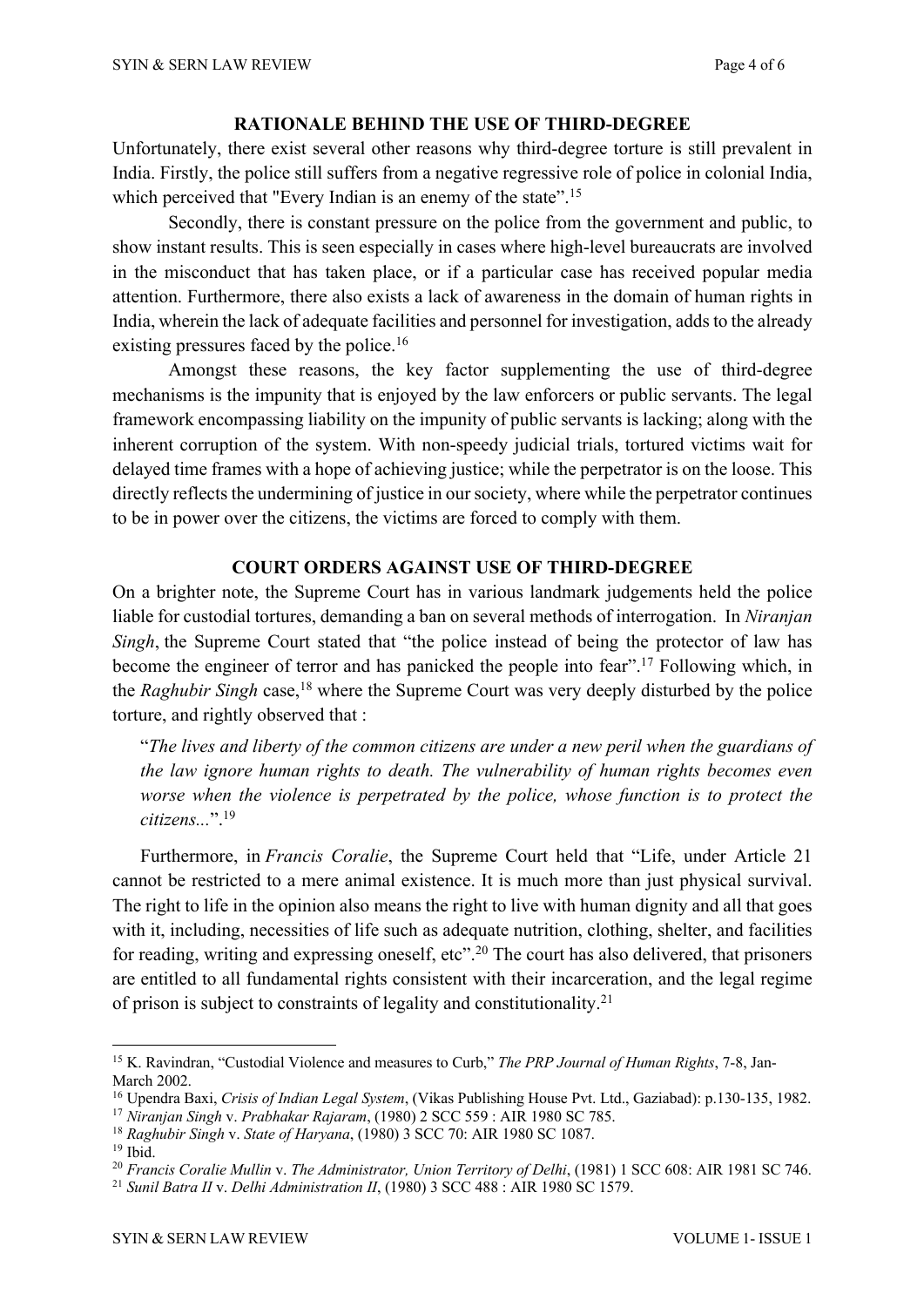Despite these judgements and various provisions of law, third-degree torture is prevalent in the country. The most recent and widely talked case is of P Benicks and P Jayaraj, in Tamil Nadu, who were arrested on Monday, 19<sup>th</sup> June. The reason for their arrest was that Jayaraj and Benicks, father and son respectively, had kept their mobile phones at the repair shop open a bit after the curfew timings. Despite bleeding a lot, the police took turns beating them which was accompanied by various other torture mechanisms. Finally, both the father and son succumbed to their injuries between Monday night and Tuesday morning. It was only after the massive outrage that took place on social media, that the cops were held responsible and were arrested.

#### **ROLE OF MEDIA IN DOWNPLAYING USE OF THIRD-DEGREE**

When people become aware of such brutal police third-degree torture, the public setting gets disturbed. Sadly, the use of third-degree torture by the police has been made into a normalized concept by the portrayals of it in different shows and movies. The use of third-degree or torture being used by the police in shows and movies, re-instates two things, firstly, it normalizes this abuse of power by the police, and; secondly, it legitimizes the acts of extra-judicial torture.<sup>22</sup> The movies validating third-degree torture leave a vast impact on young minds, encouraging them to believe that the use of torture serves as a means to reach justice. This has been best portrayed by the movie *Satyamev Jayate*, wherein the protagonist to defend his father's honour, and to achieve justice against corrupted cops, beats them and in an extreme case and burns them alive.

Furthermore, in many shows and movies that cater to the general public, the police tend to resort to torture as a method to get confessions, which results in normalizing this behaviour of the police. The Supreme Court too has had a culture of ignoring the prevalent use of torture. In the case of *Gurdeep Singh v State (Delhi Administration)23* the court allowed a confession which was recorded while the accused was in handcuffs and the police were holding the chains, standing near him, and there were armed guards outside the room.

Normalizing the use of third-degree torture gives the police a lot of discretion on how to operate, not bound by the systems of law. By creating a form of thinking that such behaviour of the police is a right that they have, no one tries to remedy the issue, and hardly any cases are registered in the court against it. It has eventually led to a form of thinking where torture is seen as a legitimate course of action to achieve justice.

### **CONCLUSION**

The condition, however, is not all bleak, changes have taken place in the laws of the country to change the culture of over-looking the extra-judicial measures taken by the police. These changes have taken in form of different case precedents set by the courts of the country. Such a landmark case is that of *DK Basu v State of Bengal*, <sup>24</sup> where it was held that *"Custodial violence strikes a blow to the rule of law, and demands that the powers of the executive should not only be derived from law but also should be limited by law. Torture is aggravated by the* 

<sup>22</sup> Kiran Shaheen, *Portrayal of Police Torture in Hindi Films and Television Serials and its impact on children*; CEHAT & CVICT, 1999.

<sup>23</sup> *Gurdeep Singh v State (Delhi Administration,* AIR [2001] 1 SCC 498.

<sup>24</sup> *DK Basu v. State of Bengal*, AIR (1991) 1 SCC 416.